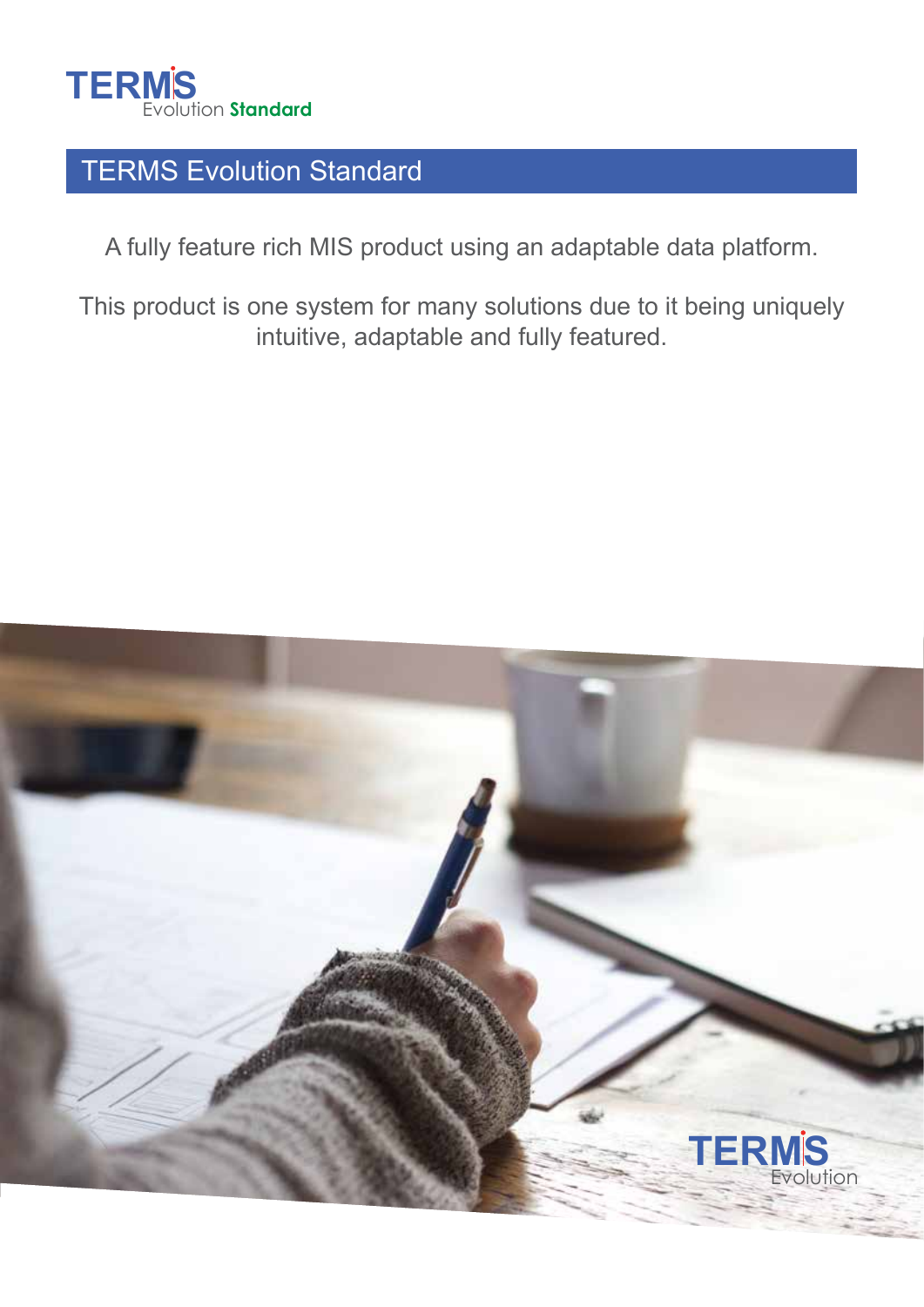

TERMS Evolution is a fully feature rich MIS product, that is professional, powerful and proven. Using an adaptable data platform this product is one system for many solutions. This is due to it being uniquely intuitive, adaptable and fully featured. To quote one customer - "An excellent product with excellent support".

As a professional organisation, you need professional software with professional support. Our powerful and proven feature rich product will fulfill your Administration and Management requirements.

TERMS Evolution offers flexibility - as your needs change TERMS Evolution will adapt and evolve with them and you.

Can your software supplier boast a proven track record over more than 25 years? Not just another funding package, TERMS Evolution does all your administration and management from Full Cost Recovery courses to simple labels or envelopes for marketing.

Are government and local requirements changing faster than your current MIS can? Come to TERMS with your requirements!

TERMS Evolution is a market leader with more features, more versatility and more flexibility than any other package.

# **TERMS Evolution Standard**

| Enrolment                     | Room and Facility Booking          |
|-------------------------------|------------------------------------|
| ◆ Funding and Statistics      | Reporting and Analysis             |
| Courses and Curriculum        | $\triangleright$ Security          |
| Learners                      | Helpdesk Support                   |
| $\triangleright$ Examinations | ◆ Fully Hosted                     |
| Staff and Tutors              | SO 27001 Certified                 |
| <b>Web Courses</b>            | O Documentation and Training       |
| Accounting and Finance        | Option to move to Evolution Global |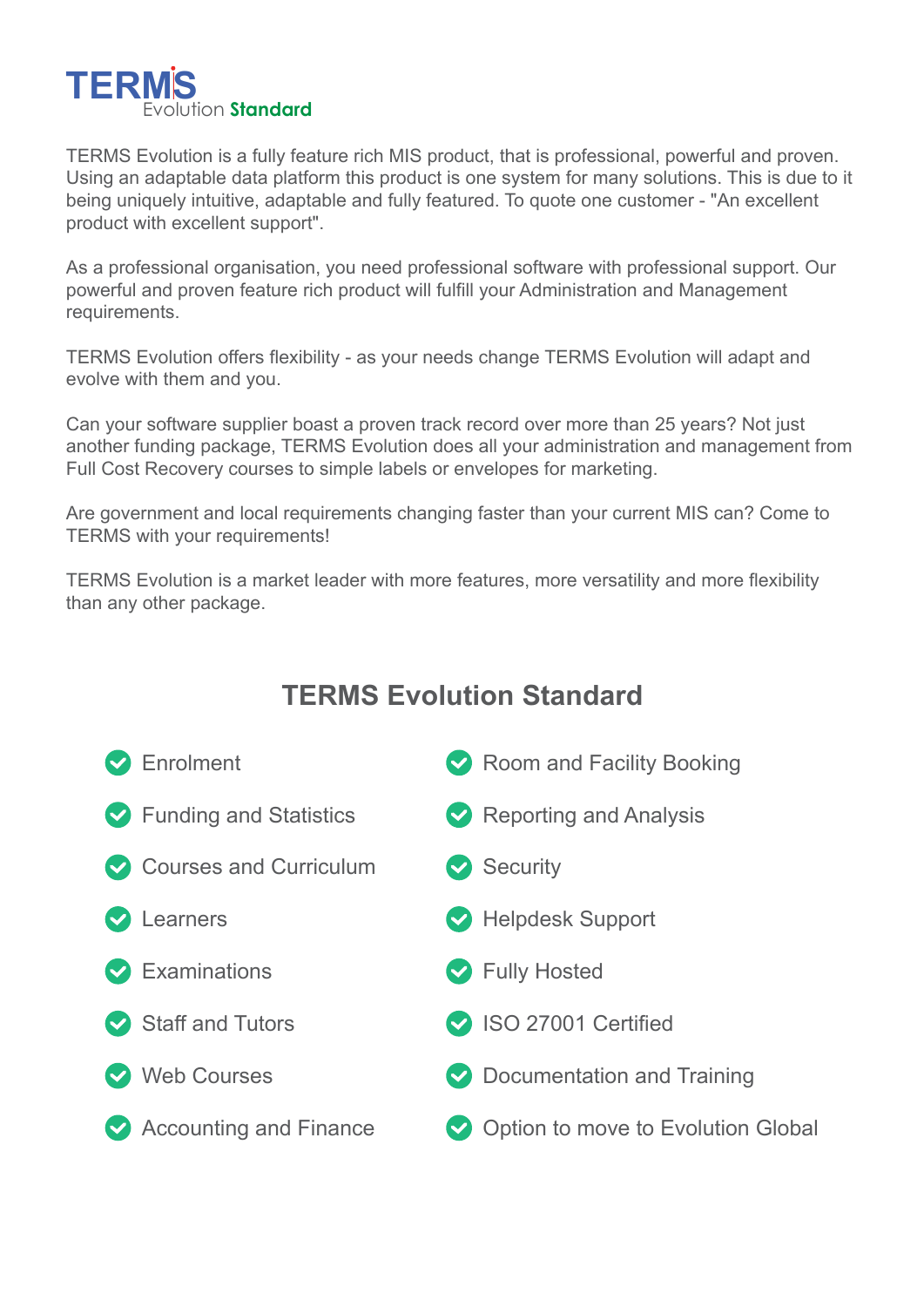

#### **Enrolments**

A full and comprehensive enrolment system that is simple in its use. A trained operator can complete full enrolment of a new learner through to payment receipt in less than two minutes.

### **Funding and Statistics**

Offering one of the most in depth and competitive funding modules available that will power your complete funding requirements, whilst retaining historic information for reference and analysis. With the additional Global features, statistics, analysis and reporting can be performed on any funding data or available combination.

#### **Courses and Curriculum**

You have full control over Course and Curriculum information, including planning. The system contains a simple method of copying and generating courses, including full timetables, as well as allowing for complete analysis and control.

### **Learners**

As the basis for all users, a good Learner system is vital to the successful running of a modern MIS System. You are not limited on the number or nature of Learners, year by year or by license, rather all of your Learners are maintained for full use and analysis.

### **Examinations**

Full tracking of Learner details is standard within TERMS Evolution. In addition the system will maintain current and historic details of all Learner activity, providing for reporting and trend analysis.

#### **Staff and Tutors**

Staff and Tutors can be simply recorded against Courses, Exams and other Activities and the full power of the Contract and Pay Processing system can be used.

### **Web Courses**

An integrated web front end system intended for course searching and detailed information, with Google Analytics and Facebook Pixel analysis.

#### **Accounting and Finance**

A complete financial accounting package that will allow you to fully control and report upon all of your financial transactions. You can either use this as your prime accounting package or as a feed, or verification, for your main accounts.

### **Room and Facility Booking**

A flexible and powerful module that can be used on its own as well as being optionally integrated into the rest of the system. This gives control over any asset that needs to be reserved for a period of time – rooms, equipment, catering, etc. – including the ability to run full conferences.

#### **Reporting and Analysis**

Reporting and analysis is the growing need of both management and administration. All versions come with a complete suite of reporting and analysis tools with a report designer available in the Global version.

### **Security**

The most complete security system available in the market, but delivered in such a way that it does not interfere with system use. With data protection issues being a continuing concern, you cannot afford to run an "open" system.